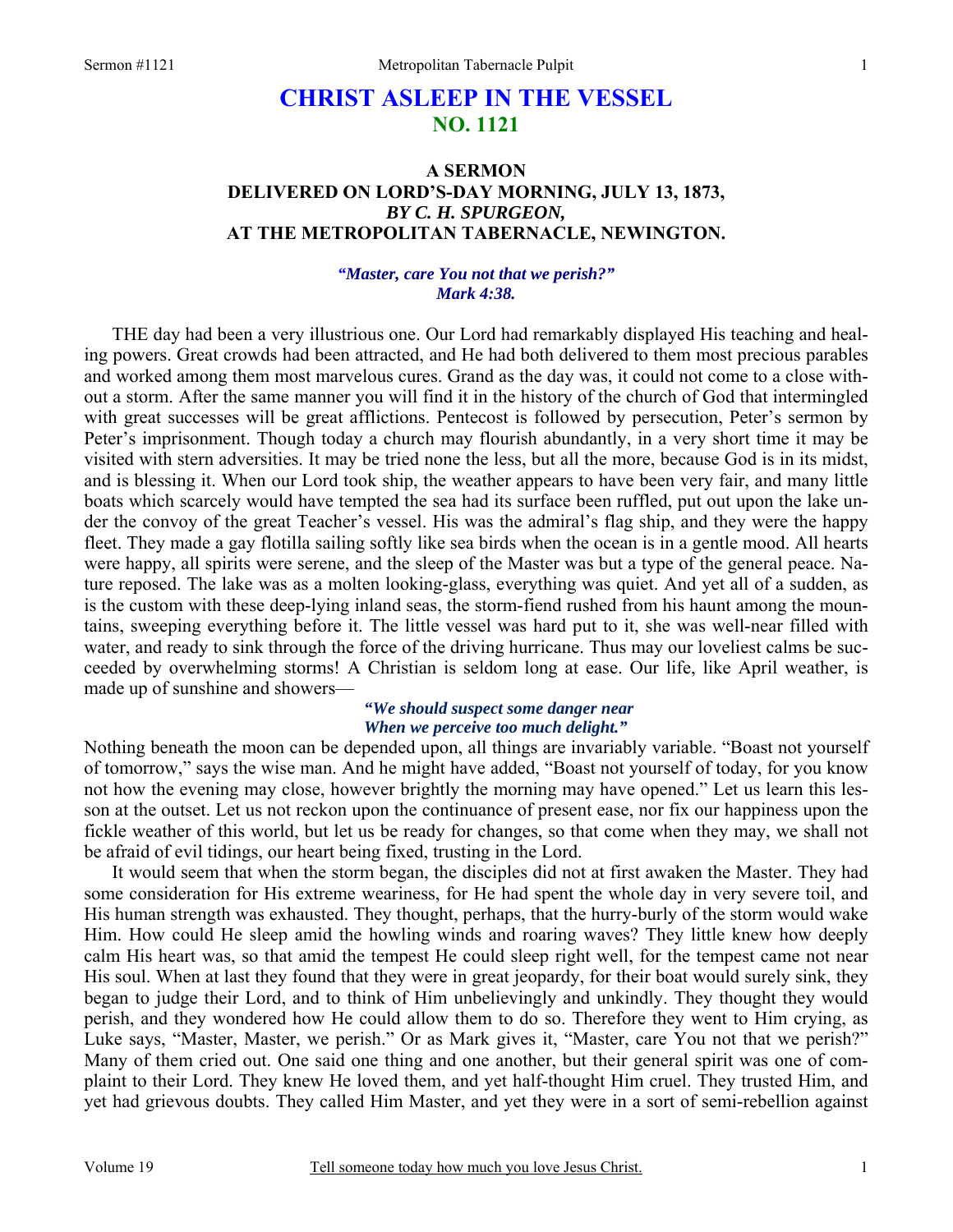Him. They acknowledged His sway, but were ready to mutiny against Him because He did not exercise His power for their rescue.

We shall take the text as the keynote of our subject. And first we shall think upon *the apparent indifference of the Lord to His people.* But we shall note, secondly, that *it is only apparent.* Thirdly, *that He has a real care for them at times when He seems indifferent.* And, fourthly, *they shall see this to be the case by-and-by.* 

**I.** First, then, we, as well as the disciples on the Galilean lake, sometimes complain of THE INDIF-FERENCE OF THE LORD TO US. It is but an apparent indifference.

Sometimes the complaint takes this shape. God allows natural laws to proceed in their prescribed course, even when His children will be crushed by them. There is a vessel out at sea. It is enveloped in dense fog. Prayers are offered up by godly men on board for the right guidance of the vessel, but if it continues to be steered as it now is, it will come upon a rock, and on a rock it does come, notwithstanding the prayers. Does not God care that a vessel should perish with people on board it who pray for direction and deliverance? At another time the rough winds are out, and the vessel flies before them. She will soon sink. She cannot long live in the storm. Many supplications and entreaties are sent up to God, yet the tempest does not abate one jot of its fury. The laws of nature at such times appear to be as grim and heartless as if they were managed by the prince of the power of the air. As God has ordained, so does nature move. For us the floods do not stand upright as a heap, neither do the waters refuse to drown. Whether it is martyr or murderer, the fire devours with equal fury, and the sword falls with an equally deadly blow. "One event happens to the righteous and to the wicked." From this fact arises many a complaint, and we cry, "Care You not that we perish?" Our dear one, whom Jesus loves, is sick. Day and night we plead for his recovery, but the fever takes its course, or the broken limb requires its full time to heal. God does not alter the physical laws of the body for the convenience of His chosen. To them poison is poison, and disease is disease. Full often the Lord permits those whom we love, to suffer long, and He does not seem to pay attention to our prayers and entreaties, no, rather the case grows worse and worse. We are very apt, when we are under a trying dispensation, to judge the laws of nature to be very pitiless ordinances without hearts of mercy, and we say, "Master, care You not that we perish?" It is well to remember, however, what we may all too easily forget, that the present complaint is based upon an error. For the laws of nature do nothing whatever, and are no more to be blamed than the commandments on the church wall. There is no such power as a law of nature acting by itself. All power lies in God, and a law of nature is neither more nor less than a description of the way in which the Lord usually works. The vessel, badly steered, strikes upon the rock because usually God causes ships to obey their helms, and rocks to retain their hardness, and the man who dies of sickness does not die because of some ungovernable force in nature, but because God continues to give energy to destructive agencies. The laws of nature are but a powerless letter. God works all things. What has He, Himself, said—"I create the light and I create darkness." Not a seed swells beneath the soil, not a bud bursts into beauty, not an ear of corn ripens for the harvest, without God. He is in the dew and the sunshine, the light and the warmth, which nourishes and perfects the plant. Happy is he who in all things beholds a present Deity. I see laws of nature, and I know that God acts according to them, but I see best the God who is behind the law. Law, what force has that? It is God working by the law, He does it all. This truth sets matters in another light, for if the Lord brings the trial upon us we open not our mouth, but yield to His will. His ways of action must be right, and if they cause us grief, we nevertheless feel that He is not afflicting us willingly, or grieving us without design. When we perceive His hand, we kiss the rod. Instead of saying, "Master, care You not that we perish?" we cry out in resignation, "It is the Lord, let Him do what seems good to Him."

Sometimes our lament assumes another shape. We view the troubles which come upon us as the result of the stern decrees of fate, and shudder because it seems to our unbelief that God has made small account of us, and arranged affairs with slight reference to the weakness, sorrow and infirmity of His people. Brethren, the most of us now present believe in predestination, and are persuaded that the Lord works everything according to the counsel of His will. We believe that all things, great and small, are fixed in the eternal purpose, and will surely be as they are ordained. This doctrine becomes the lurking

2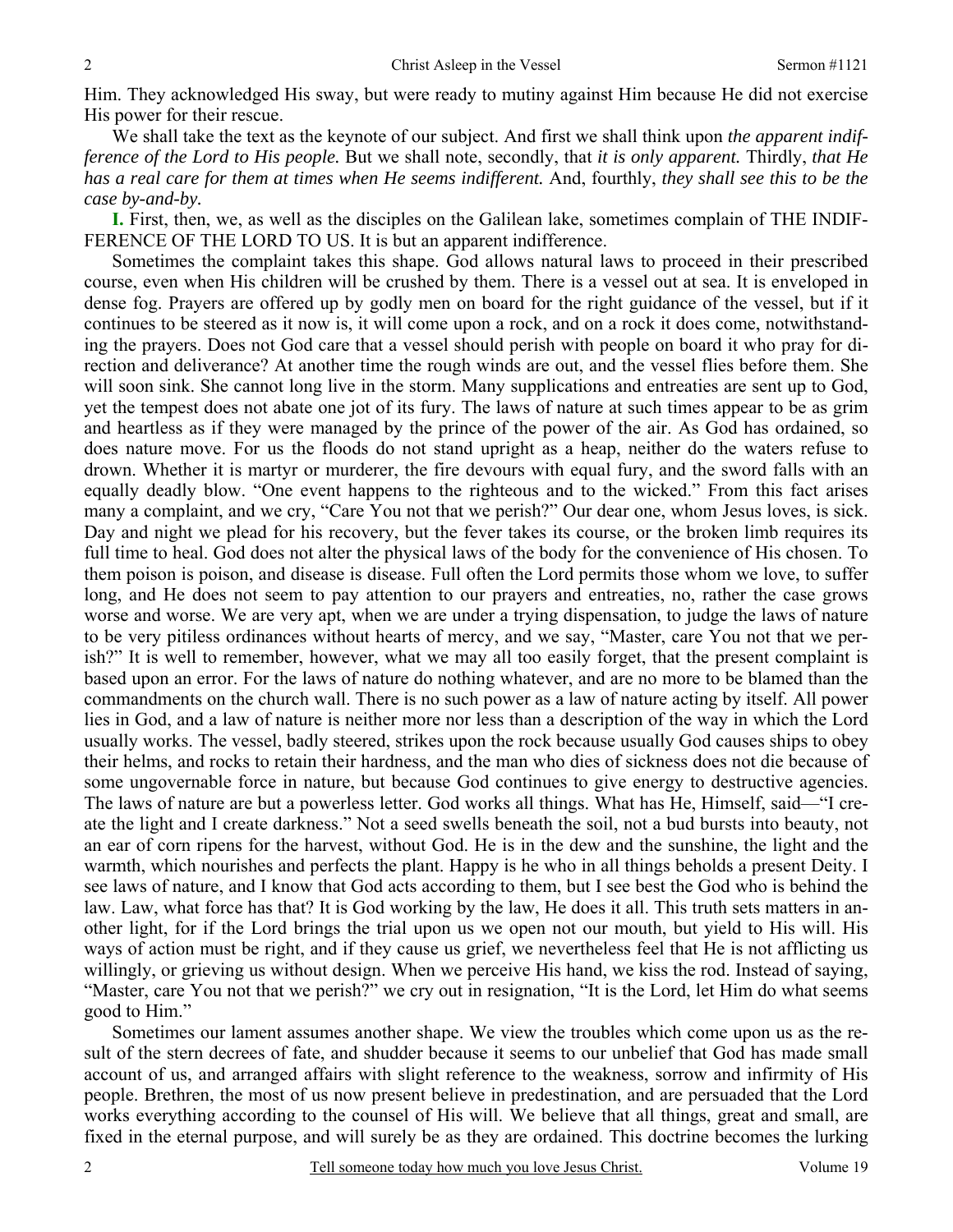place of a temptation. We gaze upon the ponderous wheels of predestination in their awful revolutions, and fear that they will grind us to powder. In the forebodings of our trouble, we fear that we may be entangled in the terrible machinery, and that as it will not pause for our crying, it will tear us to pieces. Like the prophet, only with far greater dread, we cry—"O wheel!" But we ought to reflect that there is no such thing as blind fate—predestination is a far different thing. Fate is a blind man who rushes madly on because he must. Predestination is full of eyes, and proceeds in one line, because it is the best path which could be taken. Fate is a tyrant declaring that such a thing shall be because he wills it. Predestination is a father ordering all things for the good of his household. God has His purpose, and His way, and His purposes are both for His own glory, and for the good of His people. Who among us would wish the Lord to turn aside from His holy and gracious designs? He has ordained the best, would we have Him vary? He has determined all things wisely, would we have Him determine otherwise? That which happens to us occurs because in the judgment of infinite wisdom and goodness, it is on the whole best that it should be so. Would we wish the Lord to arrange otherwise? Will you tempt the Holy One of Israel? Will you ask Him to do other than that which is wise and just, and good and holy, and for His own glory? Instead of crying out against destiny, let us cheerfully accept it because the Lord is in it. Do not say—"Care You not that we perish?" but believe that instead of perishing, your complete salvation will be promoted by all the events of providence.

It may be that we are in a different state of heart, and are worrying ourselves today because it seems to us that affliction is sent upon men altogether irrespective of their character, and the godly are made to suffer even more than the wicked. If you read the apostles' question with an emphasis, "Care You not that *we* perish?" it will show you my meaning. They did as much as say, "We are Your apostles, we love You, we spend our lives for You, care You not that *we* perish? We understand that the vessel which carries a load of publicans and sinners should go to the bottom, but care You not that *we* perish?" Sometimes, under trouble, we have wondered why we are so afflicted, for we have felt that the Lord has kept us from known sin, and led us in the way of holiness. And therefore we have seen no special cause for His scourging. Our cry has been, "Show me why You contend with me." And if any have been cruel enough, like Job's comforters, to say that we were suffering because of special sin, we have held fast our integrity, and declared that we were not wicked in the sense in which they accused us. Now let us look one minute at this, and we shall discover that God does send affliction according to character, after all, but not after the rule which flesh and blood would prescribe. It is not written, "As many as I hate, I chasten," far from it. He permits the wicked to spring as the grass, and allows them to flourish like a green bay tree. As oxen they are well fed, that they may be prepared for the slaughter. They are pampered, but their end is near. But, it is written, "*As many as I love,* I rebuke and chasten." The favorites of heaven are inheritors of the rod. It is not said, "The branches which bring forth no fruit shall be pruned." No, they shall be utterly taken away in due season, and cast into the fire. But it is written, "Every branch *that bears fruit,* He purges it, that it may bring forth more fruit." And, therefore, when affliction comes upon our beloved relative who has lived a most exemplary life, or when a painful death happens to an unusually gracious man, we must not judge the Lord unkindly, as though He were unjust, but see His loving hand in it all, and bless Him that He deals with our beloved ones as He is known to deal with sons, for what son is there whom the Father chastens not? He scourges every son whom He receives. The gold is put into the furnace because it is gold. It would have been of no use to put mere stones and rubbish there. The corn is threshed because it is corn. Had it been weeds it would have been untouched by the flail. The great Owner of heaven's jewels thinks it worth His while to use a more elaborate and sharp cutting machine upon the most valuable stones. A diamond of the first water is sure to undergo more cutting than an inferior one, because the King desires that it may have many facets which may throughout eternity, with greater splendor, reflect the light of the glory of His name.

Perhaps, dear brethren, we have thought that Jesus did not care for us because He has not worked a miracle for our deliverance, and has not interposed in any remarkable way to help us. You are at this time in such sore distress that you would gladly cry, "O that He would part the heavens, and descend for my deliverance!" But He has not opened the heavens. You have read in biographies of holy men the details of very extraordinary providences, but no extraordinary providence has come to your rescue. You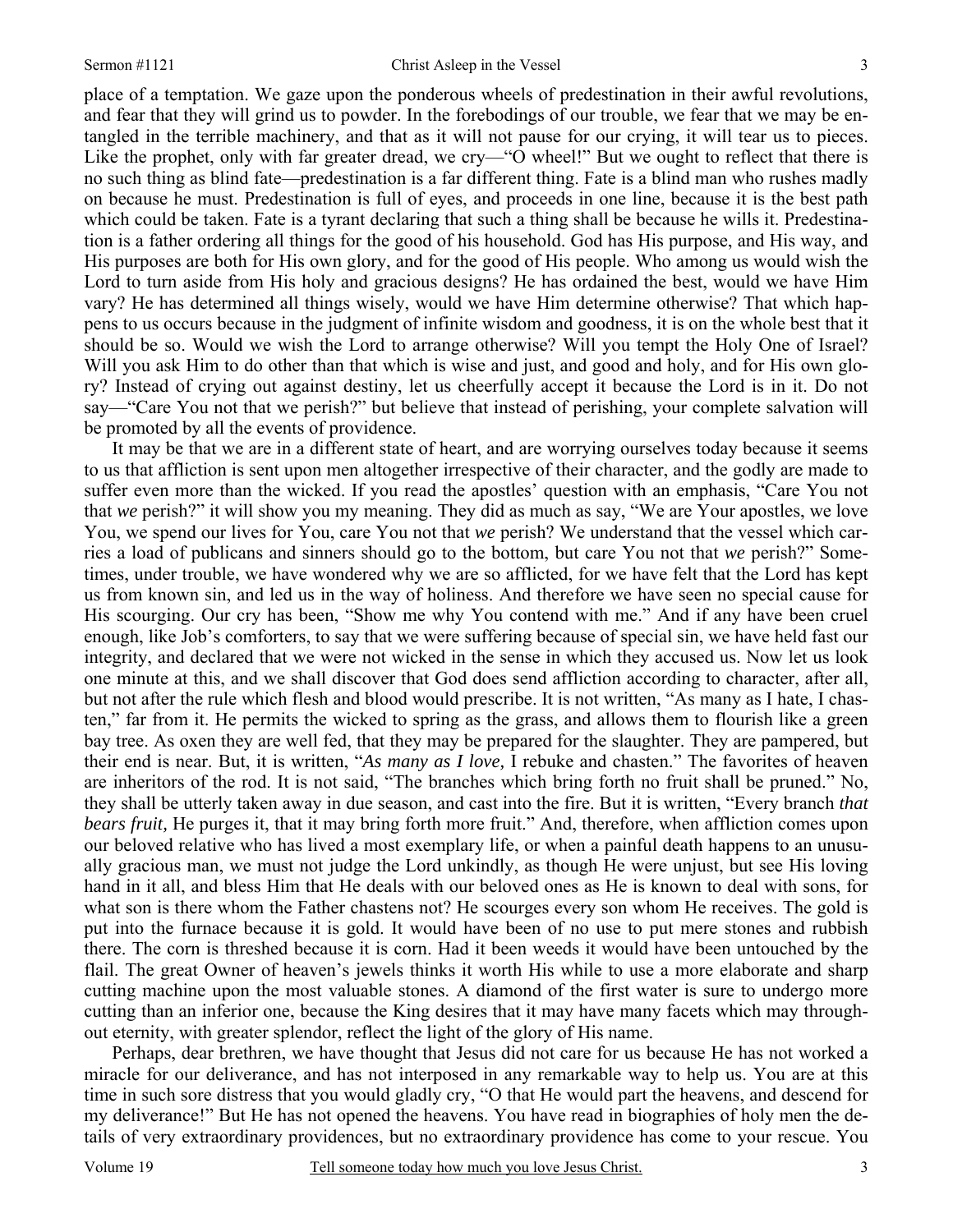are getting gradually poorer and poorer, or you are becoming more and more afflicted in body, and you had hoped that God would have taken some extraordinary method with you, but He has done nothing of the sort. My dear brothers and sisters, do you know that sometimes God works a greater wonder when He sustains His people in trouble than He would if He brought them out of it? For Him to let the bush burn on and yet not to be consumed is a grander thing than for Him to quench the flame and so save the bush. God is being glorified in your troubles, and if you realize this you will be ready to say, "Lord, heap on the loads if it is for Your glory. Give me but strength equal to my day, and then pile on the burdens. I shall not be crushed beneath them, but I shall be made to illustrate Your power. My weakness shall glorify Your might."

Possibly, the hard suspicion that Jesus does not care for you takes another form. "I do not ask the Lord to work a miracle, but I do ask Him to cheer my heart. I need Him to apply the promises to my soul. I need His Spirit to visit me, as I know He does some good people, so that my pain may be forgotten in the delight of the Lord's presence. I need to feel such a full assurance of the Savior's presence that the present trial shall, as it were, be swallowed up in a far more exceeding weight of joy. But, alas, the Lord hides His face from me, and this makes my trial all the heavier." Beloved, can you not believe in a silent God? Do you always need tokens from God? Must you be petted like a spoiled child? Is your God of such a character that you must mistrust Him if His face is veiled? Can you trust Him no further than you can see Him? Besides, you are losing what you have while pining for what you have not. You say, "I need promises," and I ask you—

## *"What more can He say to you than He has said, You who unto Jesus for refuge have fled?"*

You say you need a token for good—what greater tokens do you require than He has already given you in your past experience, or that He has presented to you in the flowing wounds of a dying Savior? The tokens for good which Jesus gave on the cross ought to be enough, and to spare.

 Still, says one, "If He does not come to me and break the darkness with some light from His presence, I wish He would lessen the pain I bear. If He will not take it away altogether, yet surely He will not let me utterly perish through its severity." Ah, "perish," that is the point, and I pray you observe the distinction, "That He may try us we can understand, but that He should let us perish, we cannot comprehend." No, my dear brothers and sisters, you are not asked to understand it, for you have not perished yet. Bad as your case is, it might be worse. You are brought very low, but you might be lower, you might be in the dungeons of hell. What a mercy it is that you never can sink lower than the grave, you shall never make your bed in hell. Thank God for that. When you come to the lowest, God interposes. The tide turns when you reach the full point of ebb, and the darkest part of the night is that which preludes the rising of the sun. Be of good courage, you have not perished yet, and let this be a wonder to you—

### *"Lord, and yet I am alive, Not in torment, not in hell!"*

Why should a living man complain? Should he not still have hope, and expect that in his extremity God will appear for him?

Thus we have mentioned various forms in which the temptation to charge the Lord foolishly presents itself to the soul.

**II.** But now, secondly, THE INDIFFERENCE OF GOD TO HIS PEOPLE AT ANY TIME MUST BE APPARENT, IT CANNOT BE REAL. Meditate a little. Consider the character of the Triune God of whom we are speaking. The Father—can He be unkind? "His mercy endures forever." His name, His essence, is love. It is said of Him that He "delights in mercy," and we know that He is an unchangeable God, and therefore we are not consumed. Can you, O heir of heaven, believe that He is indifferent to you, His child? You being evil, are careful for your children, how much more shall your Father who is in heaven pity His own? Can you stand by and see your child tortured with pain, and not wish to relieve him? Have you not sometimes felt, O mothers, that you would take your children's pangs upon yourselves right joyfully if you could set your dear ones free? And have you, poor fallen creatures, such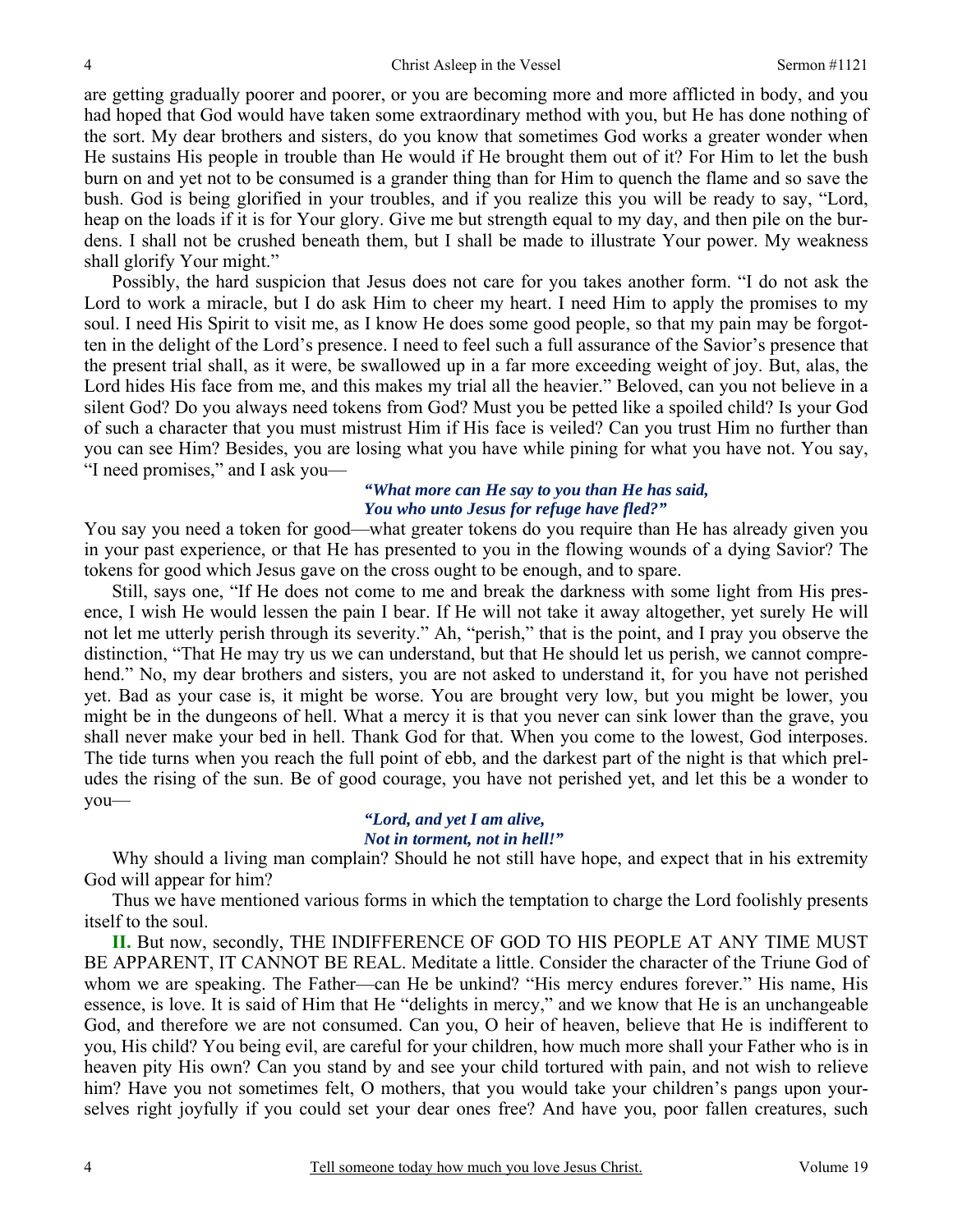hearts of compassion, and has your heavenly Father none? O, judge Him not so. Say not to Him, "Care You not that we perish?"

Think of the Second Person of the blessed Trinity in Unity, Jesus, the Son of God, your Brother as well as God's dear Son—can He forget His people? Has He not taken upon Himself your nature? Was He not tempted in all points like as you are? Has He not engraved your name upon the palms of His hands, and written the dear memorials of His Love on His side nearest to His heart? Can you look into the face of the Crucified, and believe that He is indifferent to you? O, there was a time in the love of your espousals when His left hand was under your head, and His right hand did embrace you, when you would not have thought so harshly of Him. When He has kissed you with the kisses of His mouth, and you have known His Love to be better than wine, you could not have said such a barbarous thing concerning your Well-Beloved. No, it cannot be that Jesus should ever be indifferent to His people's woes.

And the Spirit, the dear and ever-blessed Holy Spirit, who dwells in us, can He be without pity? He condescends to dwell in us, and to take upon Himself the peculiar office of the Comforter, and this is matchless condescension. Do you think that He is the Comforter, and yet does not sympathize? A Comforter without sympathy would be a strange being indeed. He would be a mocker of human woes. But He is full of tender pity. Think of the love of the Spirit and never for a moment suspect that He is careless as to whether you shall perish or not. The Triune God is love. "Like as a father pities his children, so the Lord pities them that fear Him." He cannot be indifferent to the condition of His own.

Consider next, beloved, the ancient deeds of divine love, of which the Scriptures speak expressly, and you will see that the Lord cannot be careless as to your welfare. Know you not that the eternal Jehovah loved you before the earth was? Have you forgotten that the mountains, with their hoary heads, are but newborn babes compared with His love to you? He chose you. He might have passed you by, but He chose you to be His own. "The Lord has appeared of old unto me," says the prophet, "saying, Yes, I have loved you with an everlasting love: therefore with loving kindness have I drawn you." And has He loved you these myriads of ages to now be indifferent to your groans? Can it be? If He had meant to cast you away, He would have done so long ago. If He needed reasons for rejecting you, He had reasons from all eternity, for He knew what you would be. No sin in you has been a surprise to Him. He foresaw the hardness of your heart, and the waywardness of your disposition, and if He could now reject, He would never have chosen you, He would never have taken you to Himself at all. O, then, let eternal love forbid you to dream that He can ever be careless as to whether you perish or not.

Next, I pray you think of what He has done for you. I will only put it in brief. Do you think that Christ came from heaven to earth to save you, and is now indifferent about you? Do you think that He lived here 30 years of toil and weariness for your redemption, and will now cast you away? And do you believe that He went up to the cross for you, having endured Gethsemane's terrible garden and its bloody sweat for you, and yet has no concern about you? Do you think He bore all the wrath of God on your behalf, and now thinks your salvation such a trifling thing that He cares not whether you perish or not? Do you believe that He slept in the grave for you, and rose again for you, and is gone within the veil for you, and pleads before God for you, and is, after all, a hypocrite, and has no real love to you? Man, if what Christ has done does not convince you, what can? Many waters could not quench His love; neither could the floods drown it. Will you not confide in Him for the present and the future, after what He has done for you?

Consider, yet again, what He has worked upon you personally, and what you have known and felt within yourself. Years ago you were His enemy, and He saved you and made you His friend. Do you remember when, in the agony of your soul, you did cry to Him as from the lowest pit, and He came to your rescue? Will He leave you now? Remember how our poet makes a plea out of his past history, and urges it with God? Do you the same—

> *"Once a sinner near despair Sought your mercy seat by prayer; Mercy heard and set him free— Lord, that mercy came to me! Many days have passed since then,*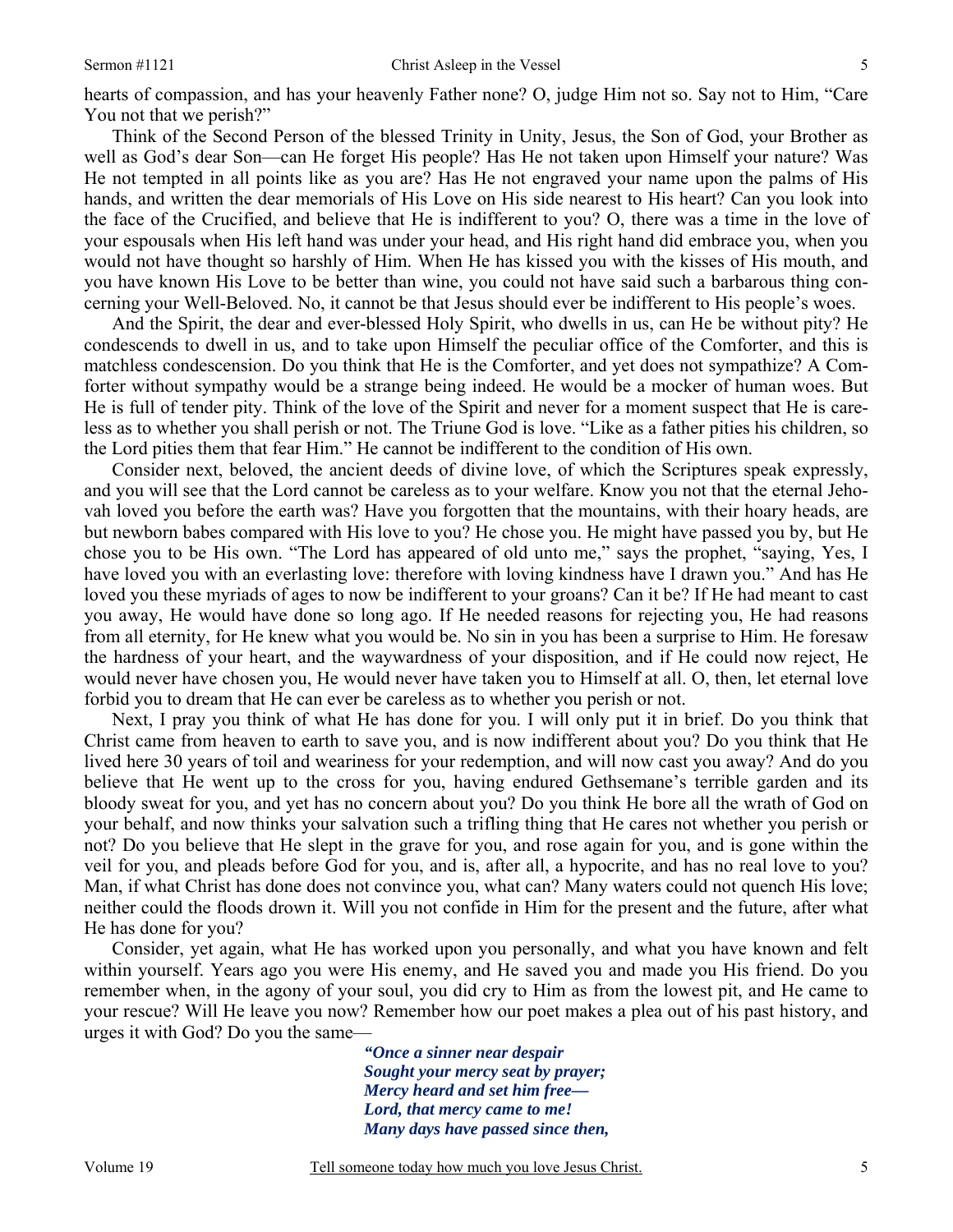*Many changes I have seen; Yet have been upheld till now— Who could hold me up but Thee? You have helped in every need, This emboldens me to plead, After so much goodness past Will you let me sink at last?"* 

There is the point. If God had not done so much for us already, we might question His intentions concerning us, but after the goodness and the mercy He has manifested, surely He will go through with it and perfect the work which He has begun. He has spent too much upon His work to relinquish it now.

 Recollect, too, beloved—and this is sweet refreshment to the spirit—remember the relationship which exists between you and your God. Fatherhood and sonship are full of comfort. Can the Lord be an untender Father? Will the Lord cast away His own children? "Can a woman forget her sucking child, that she should not have compassion on the son of her womb? Yes, they may forget, yet will I not forget you." Remember, also, that between you and Christ, O believer, there is the relationship of husband and of spouse. "I am married unto you, says the Lord." And the prophet tells us that the Lord, the God of Israel, says, "He hates putting away." "Where is the bill of your mother's divorcement?" says He, as if He defied any to prove that He had ever put away His beloved. "I will betroth you unto Me forever," is the language of our immutable God. The Lord has not cast away His people whom He did foreknow. Why, then, mistrust Him? Oh, by the fond relationship which exists between our hearts and God, let us not suspect Him of indifference.

 Remember, also, the divine promises. Will He be a liar and let us perish? Remember His oath! It is base profanity to think that He can ever forego His oath! Remember the solemn seal of the blood of reconciliation, how can the Lord treat the blood of Jesus with indifference, or renounce the covenant which was made sure and ratified by the death of His own Son? Let a believer perish! Be indifferent to whether His redeemed is saved or not! Impossible! It cannot be. Far from it! Horrible thought! Let the storm rage as it may, and let Christ sleep as He may, He must feel for His people, His indifference is but imaginary.

**III.** Thirdly and briefly, THERE IS IN OUR LORD A REAL CARE FOR HIS PEOPLE IN THE MIDST OF HIS APPARENT INDIFFERENCE. It was certainly so on the Galilean Sea. Observe in the narrative that though Christ was asleep, He was in the ship; He had not left His disciples. And however God may seem to deal with His people, He is still with them. "Fear you not," He says, "for I am with you." If there is nothing more, the presence of the Lord ought to be enough to cheer us. Our heavenly Father knows our need. To be banished from the presence of God would be hell. But however tossed with tempest our vessel may be, we cannot despair as long as the Lord is our companion.

Remember, again, that although Christ was asleep, He was tossed about as much as the disciples were, and in the same peril. They might well say, "Care You not that *we* perish?" putting Him with themselves, for they would have gone down together, both He and they. If we are persecuted, Jesus is persecuted. If we suffer, the head suffers in the members. Our cause is His cause. This should encourage us. When Caesar said to the frightened captain, "Fear not, you carry Caesar and all his fortunes," he did afford us an earthly type of the great heavenly truth that the vessel of salvation carries Christ and His honor in it, as well as His people.

Remember too, that our Lord was benefiting His people when He was asleep, for He was setting them a good example, an example of sacred restfulness in times of trouble. He slept not merely because of His fatigue as a man, but because He felt safe in His Father's hands. When the Master put His foot on board that vessel, He knew there would be a storm. The tossing did not take Him by surprise, and yet He went to sleep because He knew that all was right. No one could have slept with such foreknowledge but one whose heart was full of confidence in God. The Lord would have His people restful and not fretful, "So He gives His beloved sleep." We have never read of our Lord's sleeping except on this occasion, this majestic occasion, when He was asleep in a storm-tossed boat, with His head on a pillow, because His heart was on the bosom of God. He did as well as say to all His servants, "Rest in troublous times,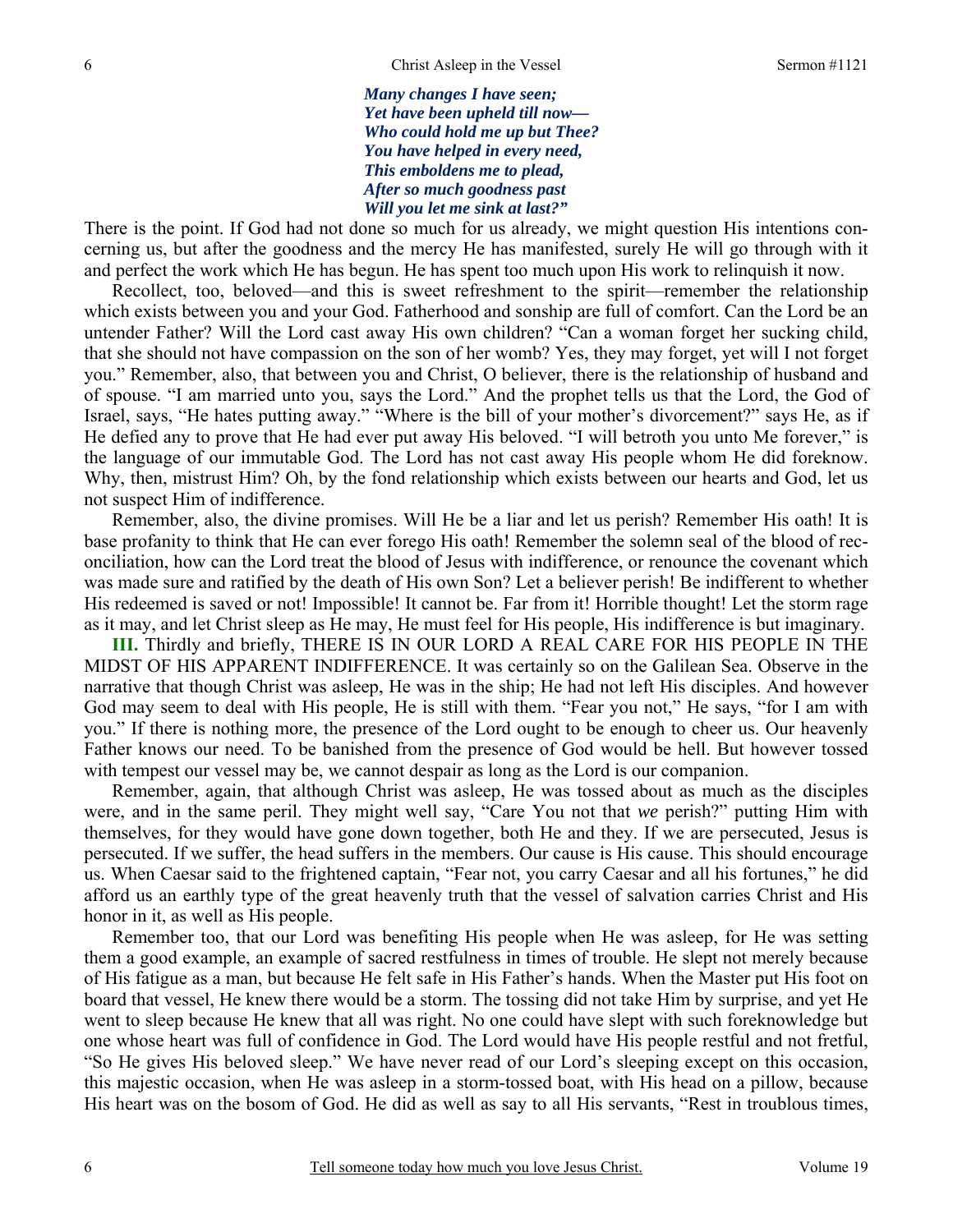Moreover, He was testing them and revealing themselves to themselves. Perhaps many of them were in the same state as Peter, and thought they could bear anything, but they would never mistrust the Lord. He let the storm blow till they got into a doubting frame of mind, that they might see the evil heart of unbelief which still lurked within them. By this trial He was strengthening them. They were to be fishers of men all their lives, and fishermen must encounter storms. This was one of the storms of their apprenticeship, when their captain was with them, so that when they came to be captains themselves, no strange thing might happen to them if a tempest overtook them. If they had enjoyed all fair weather when Christ was with them, hurricanes would have startled them afterwards when He was gone, but now they will say, one to the other in the time of persecution and trial, "Did He not aforetime show us this, on that very day when He took us to Gennesaret? He was in the vessel with us, and yet we were in a storm."

Best of all, Christ was caring for them, because He was making their danger an opportunity for the display of Himself. He wanted to show them His omnipotence, but how could He do so if there were no difficulties for His divine power to encounter? He had shown them how He could baffle devils, and overcome disease. But now He desires them to see how winds and waves are subservient to His will, and so He lets loose the raging tempests. For a man to beard a chained lion is little, but let the monster loose and then only a hero will encounter him. The hurricane is loosed, the waves are raging, they devour the boat. Now shall you see how great the Master is as He stands at the prow, and cries, "Peace, be still," and all is hushed beneath Him. Without the storm they could not have seen the glory of the peacemaker, and so the trial was absolutely necessary that they might learn His Deity to the full.

**IV.** We come now to our last thought, which is this: IN DUE TIME ALL THOSE WHO TRUST SHALL SEE THAT GOD DOES CARE ABOUT THEM. When Jesus was awakened, He was not angry. He might have walked away from His disciples if He had pleased. It was quite in His power to traverse the billows, and to have left them in disgust. And after the hard things we have said and thought of God, He might leave us to perish if He would, but He will do no such thing. Jesus did not reject the unworthy prayers of His feeble followers. He might have taken offense, and have said, "Is that what you think of Me? Is this the way in which you speak of Me?" But not thus did He upbraid them. He did check them gently, out of very love to them, but there was no anger. He accepted their prayers, and He awoke, and what an awaking it was! How mighty were His works! There was no trace of storm another moment after He had been awakened. The most blustering of the conflicting winds slept like a babe in its mother's bosom. The waves were as marble. Troubled one, you will enjoy calm, yet. Poor tried and tempted child of God, you will see days in which you will wonder where your troubles are. You will say to yourself, "They are quite gone; I have nothing left to be troubled with. Christ has chased my griefs away." Perhaps you will enjoy a long, unbroken calm—not an ordinary one, but such a calm, so deep, so profound, that you will say to yourself, "It is worthwhile to have gone through a storm to enter upon a peace like this." After traversing the wilderness, you will enter Canaan. The angels will visit you when the devils have ended their temptation. You will leave the battlefield for the land of Beulah where you shall hear the choirs of heaven sing, and the angels will bring you spices from the gardens of the blessed. Only have courage! Stand to your post, trust in your Lord, think well of Him, and rest in Him, for as the Lord lives, no vessel that has Christ on board shall suffer shipwreck. He who has faith is insured against destruction. Wait on the Lord, even if the vision tarries, and fair sunlight and smooth sailing shall be your reward.

I shall leave the subject when I have hinted at its application in two ways.

The first is this. I think this is very applicable to the state of the church at this present time. There is great trouble in some minds about the church, for everything is going badly, all things are in commotion. The signs of the times are dark. To me the worst trouble is that Jesus seems to be asleep. There is nothing doing, no great revival of religion, and but little power with the ministry. I am, however, comforted by the reflection that Jesus sleeps, but He never oversleeps. When we fall asleep, we do not know how to awake, but Jesus Christ does—He sleeps, but He does not oversleep. Glory be to His name, He sleeps,